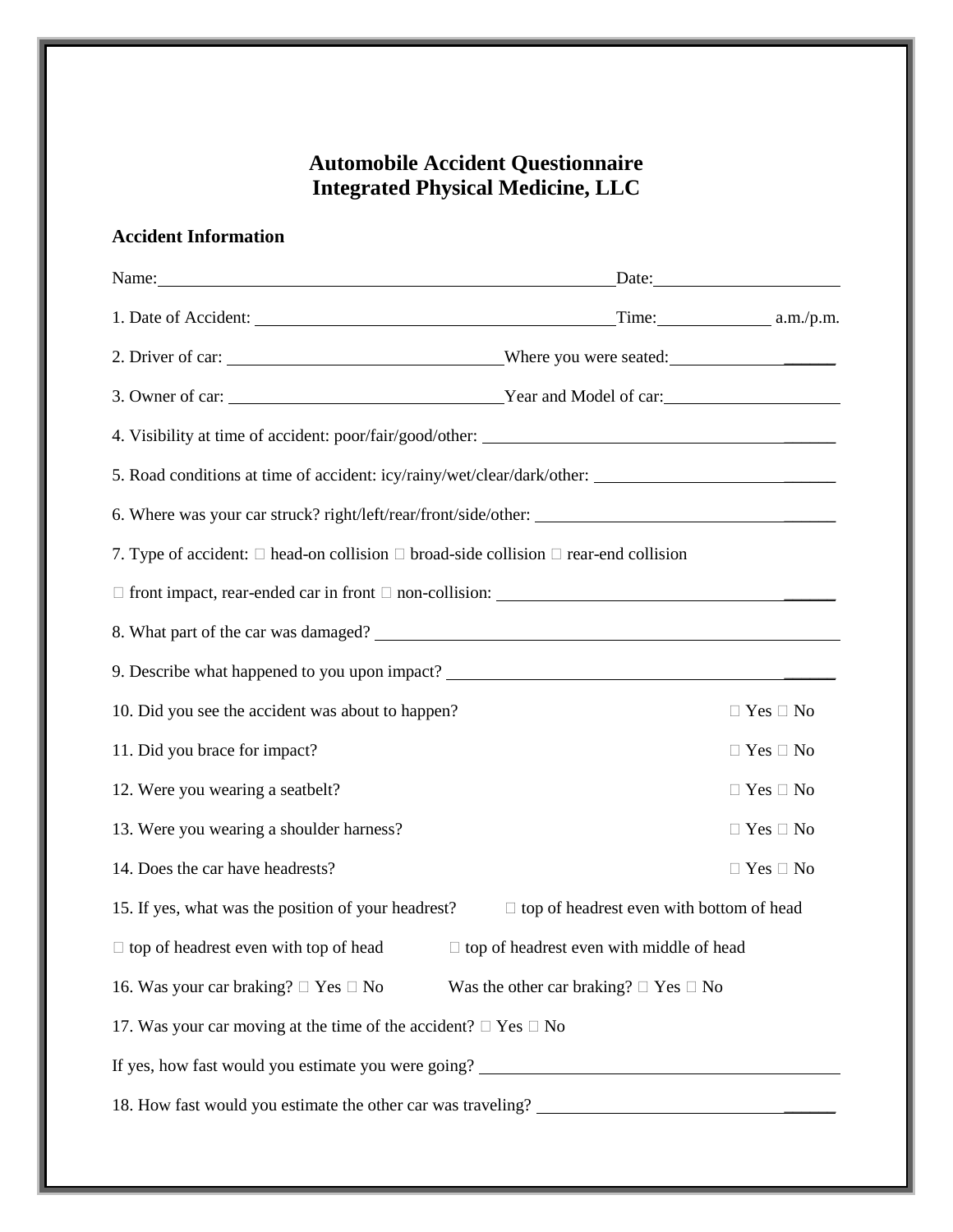| 19. What was the position of your head and body at the time of impact?                                                                                                                                                                                                                                                                             |                                                                                                                                                                                                           |                                                                                                                                                        |  |  |  |
|----------------------------------------------------------------------------------------------------------------------------------------------------------------------------------------------------------------------------------------------------------------------------------------------------------------------------------------------------|-----------------------------------------------------------------------------------------------------------------------------------------------------------------------------------------------------------|--------------------------------------------------------------------------------------------------------------------------------------------------------|--|--|--|
| $\Box$ head turned left/right $\Box$ body straight in sitting position $\Box$ head looking back                                                                                                                                                                                                                                                    |                                                                                                                                                                                                           |                                                                                                                                                        |  |  |  |
| □ body rotated left/right □ head straight forward □ other:<br>□                                                                                                                                                                                                                                                                                    |                                                                                                                                                                                                           |                                                                                                                                                        |  |  |  |
| 20. At the time of the accident, recall what parts of your head or body hit what parts of the vehicle:                                                                                                                                                                                                                                             |                                                                                                                                                                                                           |                                                                                                                                                        |  |  |  |
| <u> 1989 - Jan Samuel Barbara, margaret amerikan basar dan berasal dalam berasal dalam berasal dalam berasal dala</u>                                                                                                                                                                                                                              |                                                                                                                                                                                                           |                                                                                                                                                        |  |  |  |
| 21. As a result of the accident were you: $\Box$ rendered unconscious $\Box$ dazed $\Box$ other:                                                                                                                                                                                                                                                   |                                                                                                                                                                                                           |                                                                                                                                                        |  |  |  |
| 22. Could you move all parts of your body? $\square$ yes $\square$ no                                                                                                                                                                                                                                                                              |                                                                                                                                                                                                           |                                                                                                                                                        |  |  |  |
| If no, why not?                                                                                                                                                                                                                                                                                                                                    |                                                                                                                                                                                                           |                                                                                                                                                        |  |  |  |
| 23. Were you able to get out of the car and walk unaided? $\Box$ yes $\Box$ no                                                                                                                                                                                                                                                                     |                                                                                                                                                                                                           |                                                                                                                                                        |  |  |  |
|                                                                                                                                                                                                                                                                                                                                                    |                                                                                                                                                                                                           |                                                                                                                                                        |  |  |  |
| 24. Did you have any cuts or bruises from this accident? $\Box$ yes $\Box$ no                                                                                                                                                                                                                                                                      |                                                                                                                                                                                                           |                                                                                                                                                        |  |  |  |
|                                                                                                                                                                                                                                                                                                                                                    |                                                                                                                                                                                                           |                                                                                                                                                        |  |  |  |
|                                                                                                                                                                                                                                                                                                                                                    |                                                                                                                                                                                                           |                                                                                                                                                        |  |  |  |
|                                                                                                                                                                                                                                                                                                                                                    |                                                                                                                                                                                                           |                                                                                                                                                        |  |  |  |
|                                                                                                                                                                                                                                                                                                                                                    |                                                                                                                                                                                                           |                                                                                                                                                        |  |  |  |
| How did you feel the next $day(s)$ ?                                                                                                                                                                                                                                                                                                               |                                                                                                                                                                                                           |                                                                                                                                                        |  |  |  |
| 26. Check symptoms apparent since the accident:                                                                                                                                                                                                                                                                                                    |                                                                                                                                                                                                           |                                                                                                                                                        |  |  |  |
| $\Box$ loss of smell<br>$\Box$ headache<br>$\Box$ loss of taste<br>$\Box$ cold hands<br>$\Box$ cold feet<br>$\Box$ low-back pain<br>$\Box$ constipation<br>$\Box$ tension<br>$\Box$ dizziness<br>$\Box$ chest pain<br>$\Box$ fainting<br>$\Box$ depression<br>$\Box$ loss of balance<br>$\Box$ sleeping problems<br>$\Box$ ringing/buzzing in ears | $\Box$ numbness in fingers<br>$\Box$ mid-back pain<br>$\Box$ fatigue<br>$\Box$ pain behind eyes<br>$\Box$ irritability<br>$\Box$ cold sweats<br>$\Box$ numbness in toes<br>$\Box$ eyes sensitive to light | $\Box$ neck pain/stiffness<br>$\Box$ loss of memory<br>$\Box$ diarrhea<br>shortness of breath<br>$\Box$ nervousness<br>$\Box$ anxious<br>$\Box$ other: |  |  |  |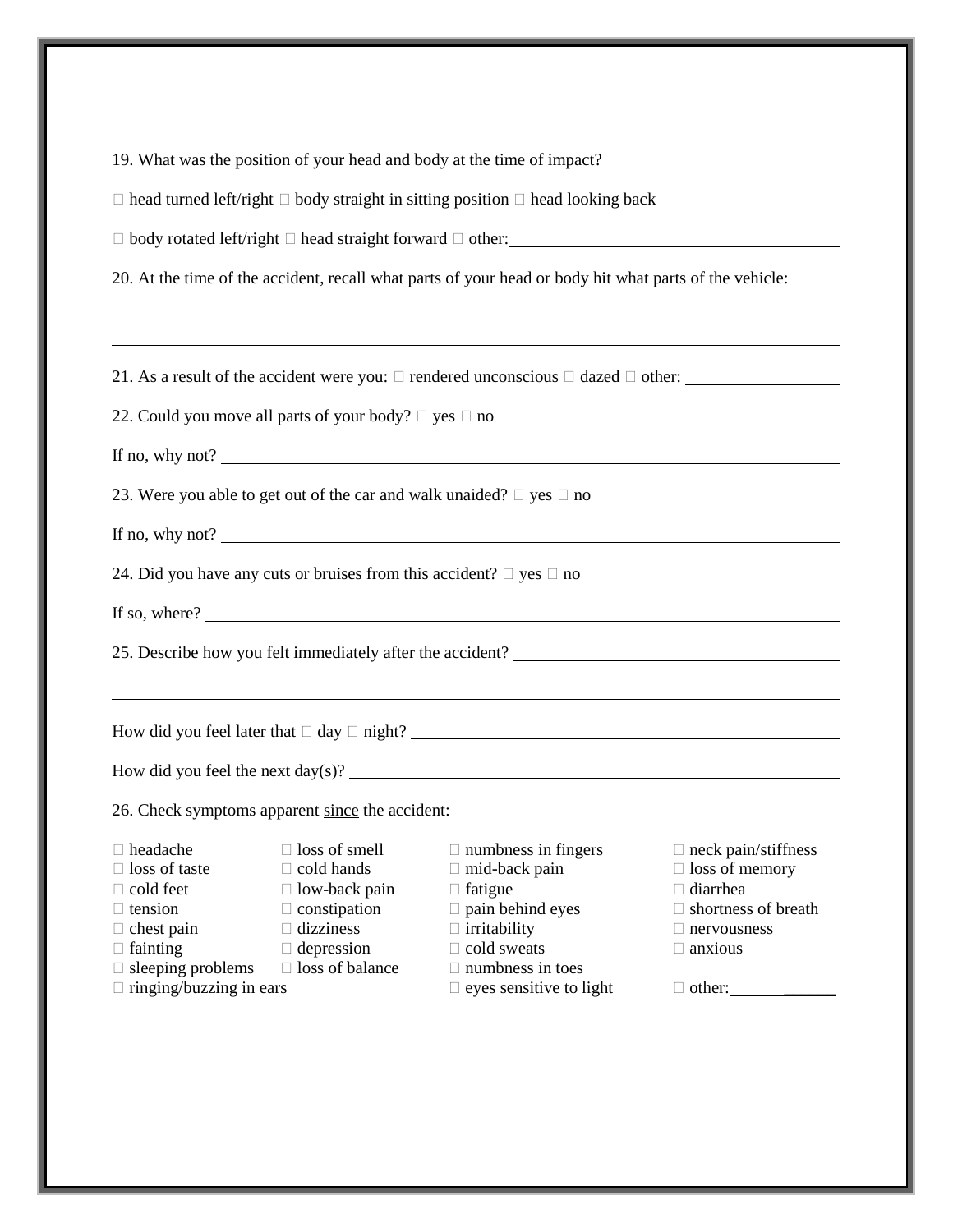| 27. Have you missed time from work? $\Box$ yes $\Box$ no                |                                                                                                                  |
|-------------------------------------------------------------------------|------------------------------------------------------------------------------------------------------------------|
|                                                                         | Work hours are: $\Box$ full-time $\Box$ part-time                                                                |
|                                                                         | If you have missed time from work, how much time have you missed?                                                |
| 28. Did the accident occur during your work hours? $\Box$ yes $\Box$ no |                                                                                                                  |
|                                                                         | 29. Did you seek medical help immediately/soon after the accident? $\Box$ yes $\Box$ no                          |
|                                                                         |                                                                                                                  |
|                                                                         |                                                                                                                  |
|                                                                         | 31. What was done?                                                                                               |
|                                                                         | Were x-rays taken? $\Box$ yes $\Box$ no If yes, of what body part?                                               |
|                                                                         | 32. What treatments/prescriptions were given? $\Box$ bed rest $\Box$ brace $\Box$ adjustments $\Box$ medications |
|                                                                         |                                                                                                                  |
|                                                                         | 34. Date of last treatment:                                                                                      |
|                                                                         | 35. Are any of your activities of daily living any different now compared to before the accident?                |
| $\Box$ yes $\Box$ no                                                    |                                                                                                                  |
|                                                                         |                                                                                                                  |
|                                                                         |                                                                                                                  |
|                                                                         | List anything that is difficult to do:                                                                           |
| 36. Indicate on the diagram below how the accident happened:            |                                                                                                                  |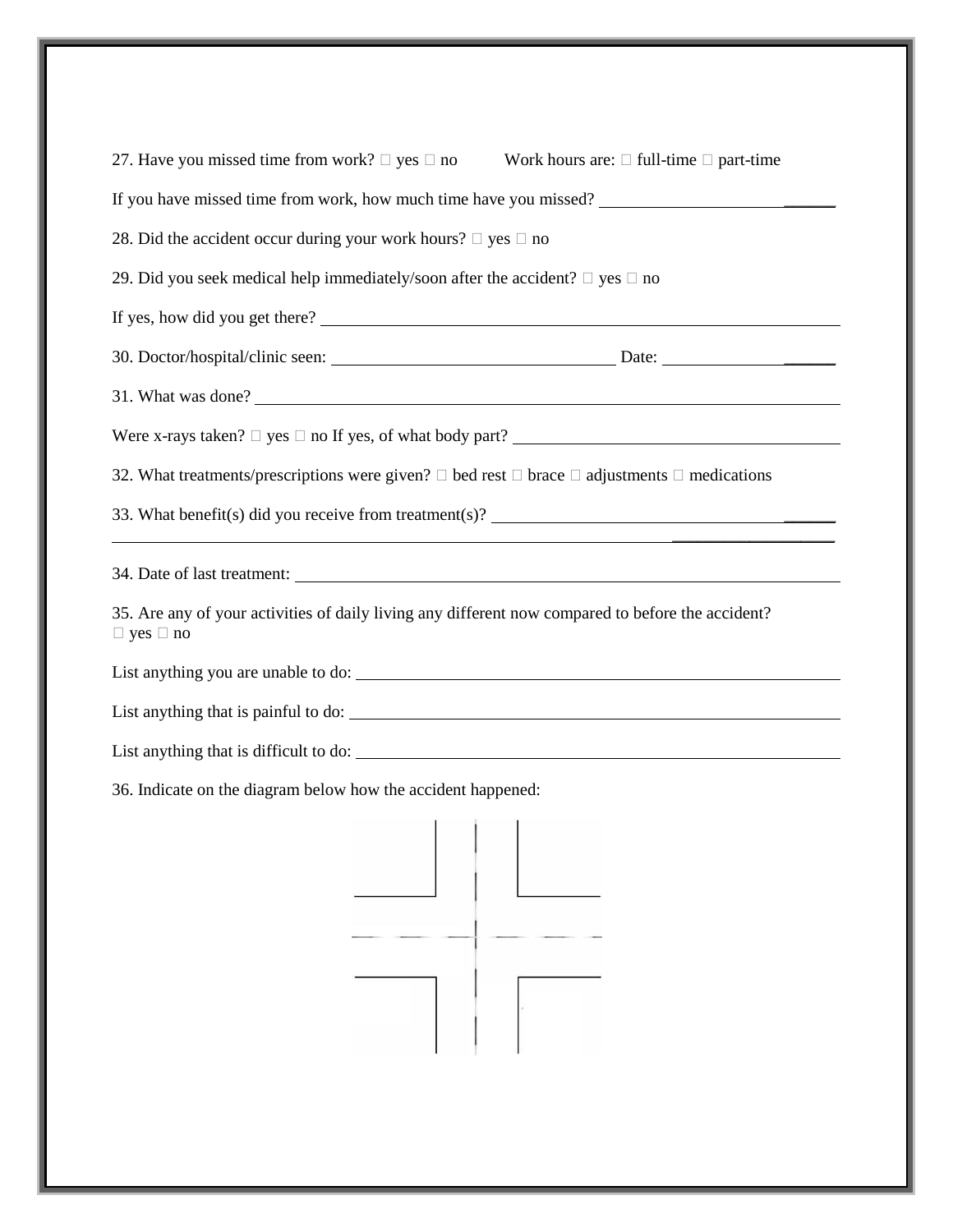| 37. Do you have an attorney handling this case? $\Box$ yes $\Box$ no                                                                                                                                                           |  |
|--------------------------------------------------------------------------------------------------------------------------------------------------------------------------------------------------------------------------------|--|
|                                                                                                                                                                                                                                |  |
| <b>Insurance Information</b>                                                                                                                                                                                                   |  |
|                                                                                                                                                                                                                                |  |
|                                                                                                                                                                                                                                |  |
| Insurance Company Name: 1988 Manner Company Name: 1988 Manner Company Name: 1988 Manner Company Name: 1988 Manner Company Name: 1988 Manner Company Name: 1988 Manner Company Name: 1988 Manner Company Name: 1988 Manner Comp |  |
| Phone#: example and a series are a series of the series of the series of the series of the series of the series of the series of the series of the series of the series of the series of the series of the series of the serie |  |
| Address: City: City: State/Zip:                                                                                                                                                                                                |  |
|                                                                                                                                                                                                                                |  |
|                                                                                                                                                                                                                                |  |
|                                                                                                                                                                                                                                |  |
| Insurance Company Name: Phone#: Phone#:                                                                                                                                                                                        |  |
| Address:                                                                                                                                                                                                                       |  |
|                                                                                                                                                                                                                                |  |
| Other insurance:                                                                                                                                                                                                               |  |
|                                                                                                                                                                                                                                |  |
| Insurance Company Name: <u>and a series of the company Name</u>                                                                                                                                                                |  |
| Phone#:                                                                                                                                                                                                                        |  |
|                                                                                                                                                                                                                                |  |
|                                                                                                                                                                                                                                |  |
| $Claim \#:$                                                                                                                                                                                                                    |  |